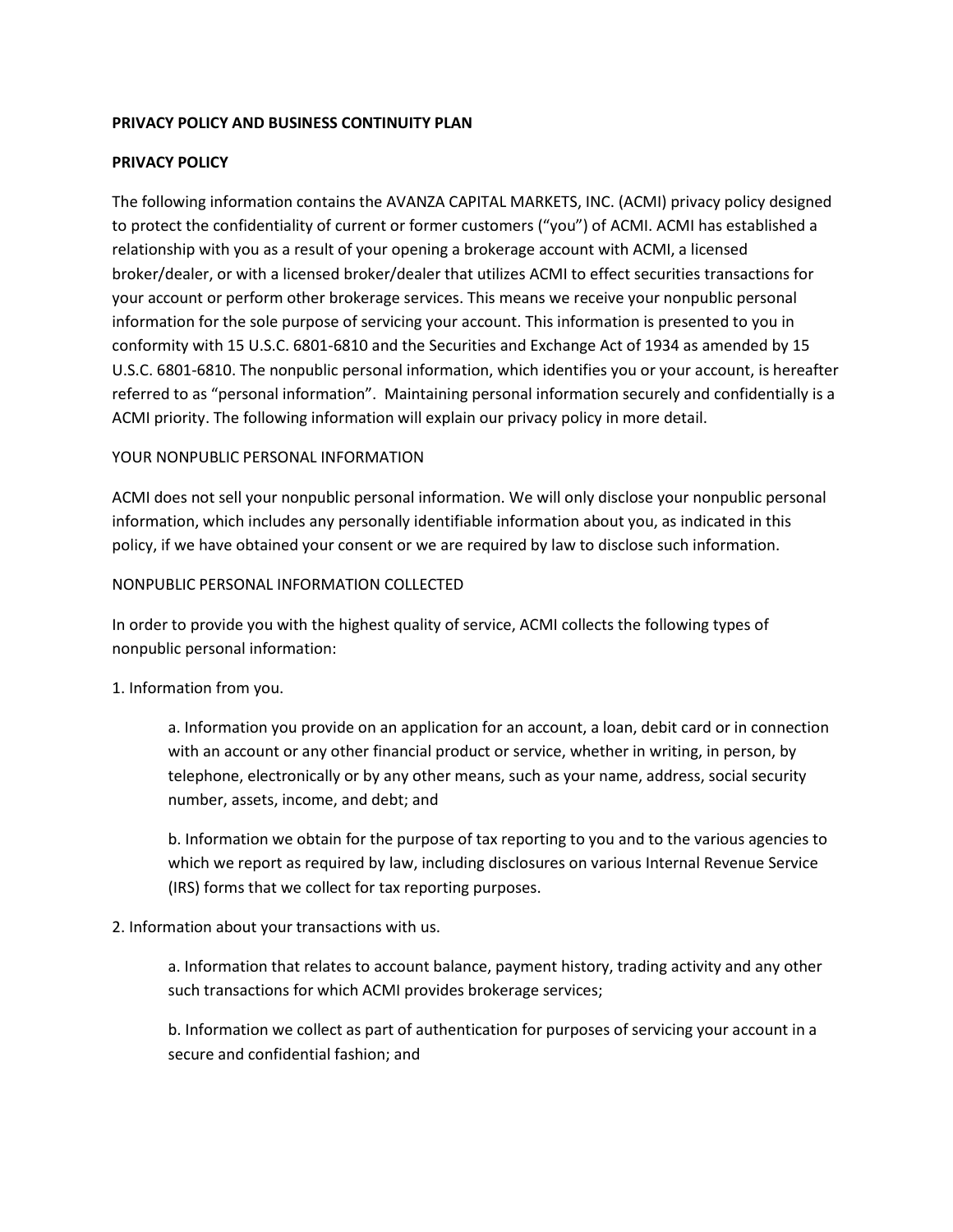c. Information we collect through an Internet "cookie" (an information collecting device from a web server).

3. Information about your transactions with nonaffiliated third parties.

a. Information provided to other nonaffiliated third parties as required by law, including information shared in connection with a subpoena or other legal document compelling our compliance; and

b. Information provided to financial institutions with which we have a joint marketing agreement.

4. Information from a consumer-reporting or other information agency.

a. Information from a consumer reporting agency regarding your creditworthiness or credit history or other information with regards to lending;

b. Information about the fact that you are a customer of ACMI and we have provided you a financial product or service; and

c. Information from other outside sources regarding their employment of, credit to, or other relationship with you, or verifying representations made by you, such as your employment history, loan or credit card balances, or regarding checks on your background, appearance on government or other lists or other news or information services.

# NONPUBLIC PERSONAL INFORMATION DISCLOSED

In the ordinary course of providing financial services for your account, nonpublic personal information is disclosed to nonaffiliated third parties as required by law or with your authorization. In addition, we may disclose the information we collect to financial institutions with whom we have a joint marketing agreement.

#### AFFILIATES AND NONAFFILIATED THIRD PARTIES TO WHOM WE DISCLOSE

ACMI has an affiliation with Avila Capital Markets Group, LLC and its subsidiaries. The sharing of your information with our affiliates enables us to serve you more efficiently and with makes it more convenient for you to do business with us. We only share your information with our affiliate when an agreement between you and our affiliate is in place and then only when it serves to benefit you. ACMI does not disclose any nonpublic personal information about you except as permitted by law or with your authorization.

# FORMER CUSTOMERS

ACMI only will disclose nonpublic personal information about former customers as required by law or with their authorization.

#### PRIORITIZING SECURITY OF INFORMATION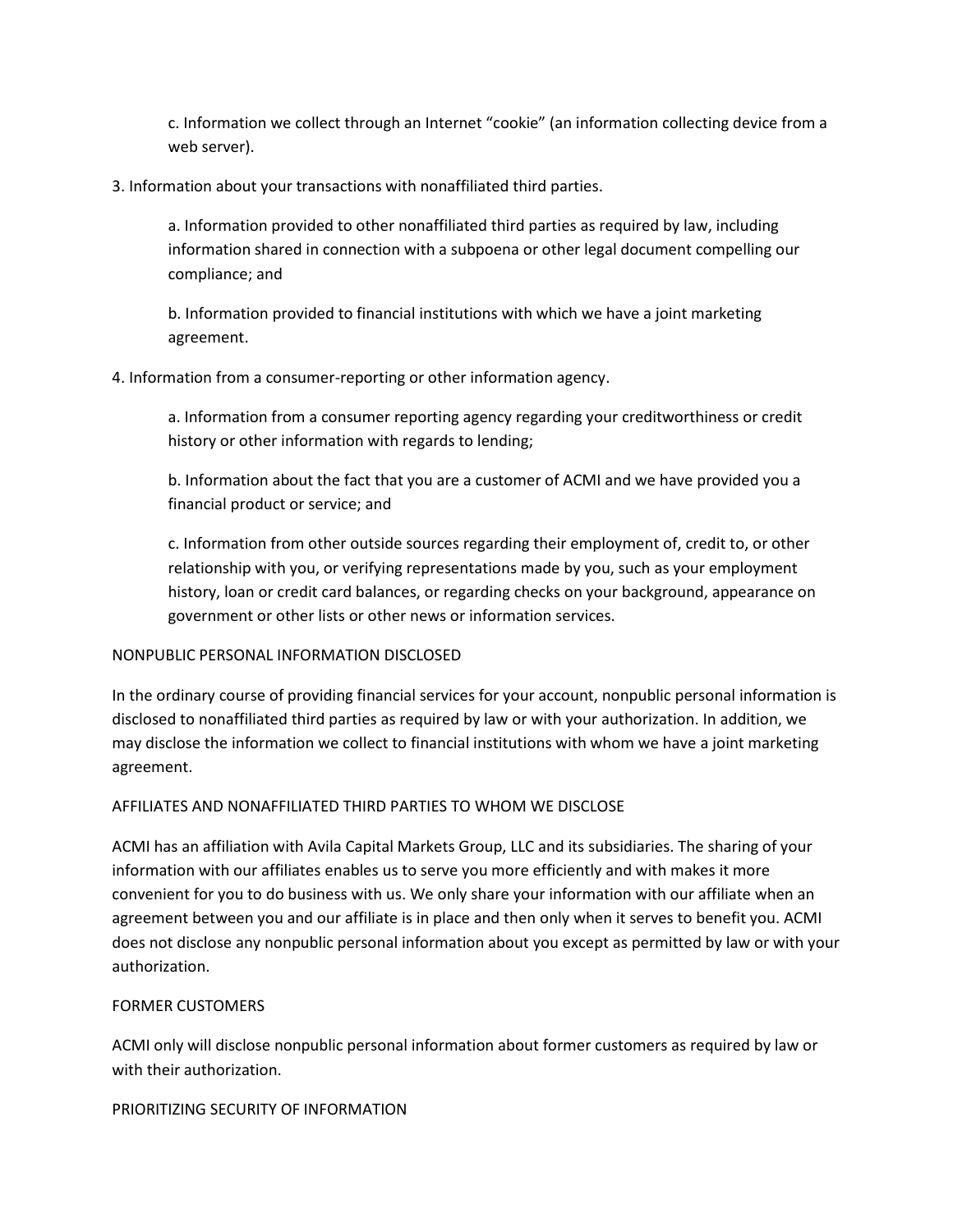ACMI is committed to maintaining appropriate measures to insure that your information is secure and confidential. ACMI information and security procedures include, but are not limited to, the following features:

• Access controls on customer information systems, including controls to authenticate and permit access only to authorized individuals and controls to prevent employees from providing customer information to unauthorized individuals who may seek to obtain this information through fraudulent means.

• Physical access restrictions at locations containing customer information, such as buildings, computer facilities, and record storage facilities to restrict access to unauthorized individuals.

• Encryption of electronic customer information where appropriate.

• Stringent pre-employment screening, including fingerprinting, and segregation of duties for employees with responsibilities for or access to customer information.

• Monitoring systems and procedures to detect actual and attempted attacks on or intrusions into customer information systems.

• Response programs that specify actions to be taken when ACMI suspects or detects that unauthorized individuals may have gained access to customer information systems.

• A disaster recovery plan to protect against loss of or damage to customer information due to potential environmental hazards, such as fire and water damage or technological issues.

• ACMI regularly revises and updates its information security program to keep pace with changes in technology.

ACMI is a member of the Financial Industry Regulatory Authority <http://www.finra.org/> and the Securities Investor Protection Corporation <https://www.sipc.org/>

# **BUSINESS CONTINUITY PLAN**

ACMI has developed a Business Continuity Plan ("BCP") on how our Firm will respond to events that significantly disrupt our business. Since the timing and impact of disasters and disruptions are unpredictable, our Firm has an obligation to prepare for unforeseen events as they occur. Our BCP is designed to permit our Firm to resume operations in a reasonable amount of time at a secure remote location, given the scope and severity of a major event.

VARYING DISRUPTIONS If a business disruption affects only our Firm or a specific building within our Firm, we will transfer our operations to a local worksite. In a disruption affecting our business district, city, or region, we will transfer our operations to an alternate worksite outside of the affected area. In either situation, we plan to continue conducting business and notify our clients on how to contact us through a voice message when you call our main phone number. In order to accommodate our recovery time objective, telephone service will continue at the alternate worksite and normal work processes will